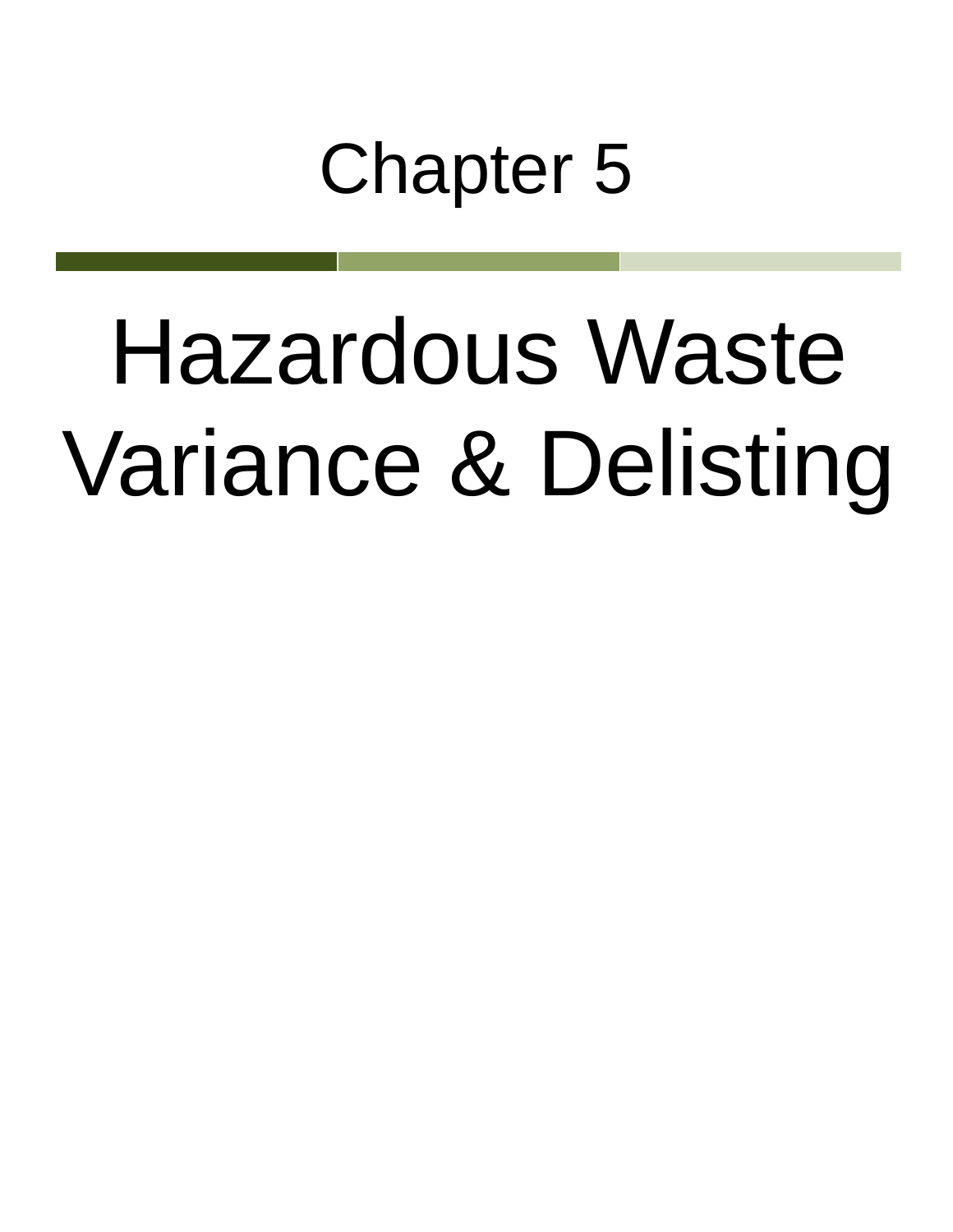# **Delistings**

Hazardous waste delistings can be requested pursuant to Rules 210 and 211 of the Part 111 rules. Rule 210 allows a person to petition the Director to remove a listed waste or listed hazardous waste constituent from being a listed hazardous waste. The petition must include substantiating data and references from scientific literature which prove the data which led to the waste or waste constituent listing is invalid and inappropriate for assigning the listing. If a delisting is granted for a listed hazardous waste or listed hazardous waste constituent, the granting authority (either the DEQ or the EPA), is required to initiate a rule change that memorializes the delisting. Rule 211 allows a person to petition the Director to remove a listing for a listed hazardous waste generated at a particular facility. Petitions for delisting of a waste from a specific site must include all of the following:

- If the waste is a listed hazardous waste, contains a listed hazardous waste, or is derived from the treatment of a listed hazardous waste, and is not managed as part of a hazardous waste closure or post closure plan nor media containing listed hazardous waste or exhibiting a characteristic of hazardous waste (see third bullet below), a generator may submit a petition to the Director under 40 C.F.R. §§260.20 and 260.22, seeking to exclude the waste from being listed. If the petition is granted, the DEQ request information necessary to verify the delisting within 60 days. The granting authority may impose additional ongoing conditions necessary to protect human health and the environment within 180 days or receiving the information verifying the delisting as appropriate and protective of human health and the environment. See Rule 211(1)(a).
- If the waste is listed under Part 111, but not listed under the federal RCRA, a generator may submit a petition to the Director seeking to exclude the waste from being listed. The petition must include the information specified under 40 C.F.R. §260.22(i) and must demonstrate that either the waste does not contain hazardous constituents or that the waste does contain hazardous constituents but is not capable of posing a substantial present or potential hazard to human health or the environment when improperly treated, stored, transported, disposed of, or otherwise managed, considering the factors listed in the provisions of 40 C.F.R. §261.11(a)(3). The DEQ may request additional information necessary to evaluate the petition within 60 days. The DEQ may approve the petition with any conditions necessary to protect human health and the environment or deny the petition within 180 days of receiving adequate information to review the petition for delisting. See Rule 211(1)(b).
- If the waste is managed as part of a hazardous waste closer or post closure plan or is contaminated soil deemed listed hazardous waste because it contains a listed hazardous waste, a generator may submit a petition to the Director seeking to exclude the waste from being listed. The petition must contain the information specified in 40 C.F.R. §§260.20(b) and 260.22. After receiving a complete petition, the granting authority will make a tentative decision to grant or deny the petition based on the criteria specified in 40 C.F.R. §260.22. The Director will public notice any tentative decision for the petition and provide 30 days for public comment period. Upon review of all the public comments, the Director will make a final decision on the petition and grant the petition if the criteria specified in 40 C.F.R. §260.22 are met. See Rule 211(1)(c).

If there is any change in the waste granted a site specific delisting (e.g. a change in the waste constituents, physical state, conditions of the process generating the waste, or any other variation that could increase the hazardous characteristics of the waste) is a basis for the director to amend or revoke the delisting under act 306. Therefore any process or material changes prompt a need for re-evaluation of the delisting. Moreover, until a petition is granted, the waste under consideration must be managed as a hazardous waste as provided under the hazardous waste regulation.

# **Variances**

Hazardous waste variances can be requested pursuant to Rule 202(6) and (7) in the Part 111 rules. It specifies that the director may determine, on a case-by-case basis, that the following recycled materials are not wastes:

• Materials that are accumulated speculatively without sufficient amounts being recycled, as defined in R 299.9107.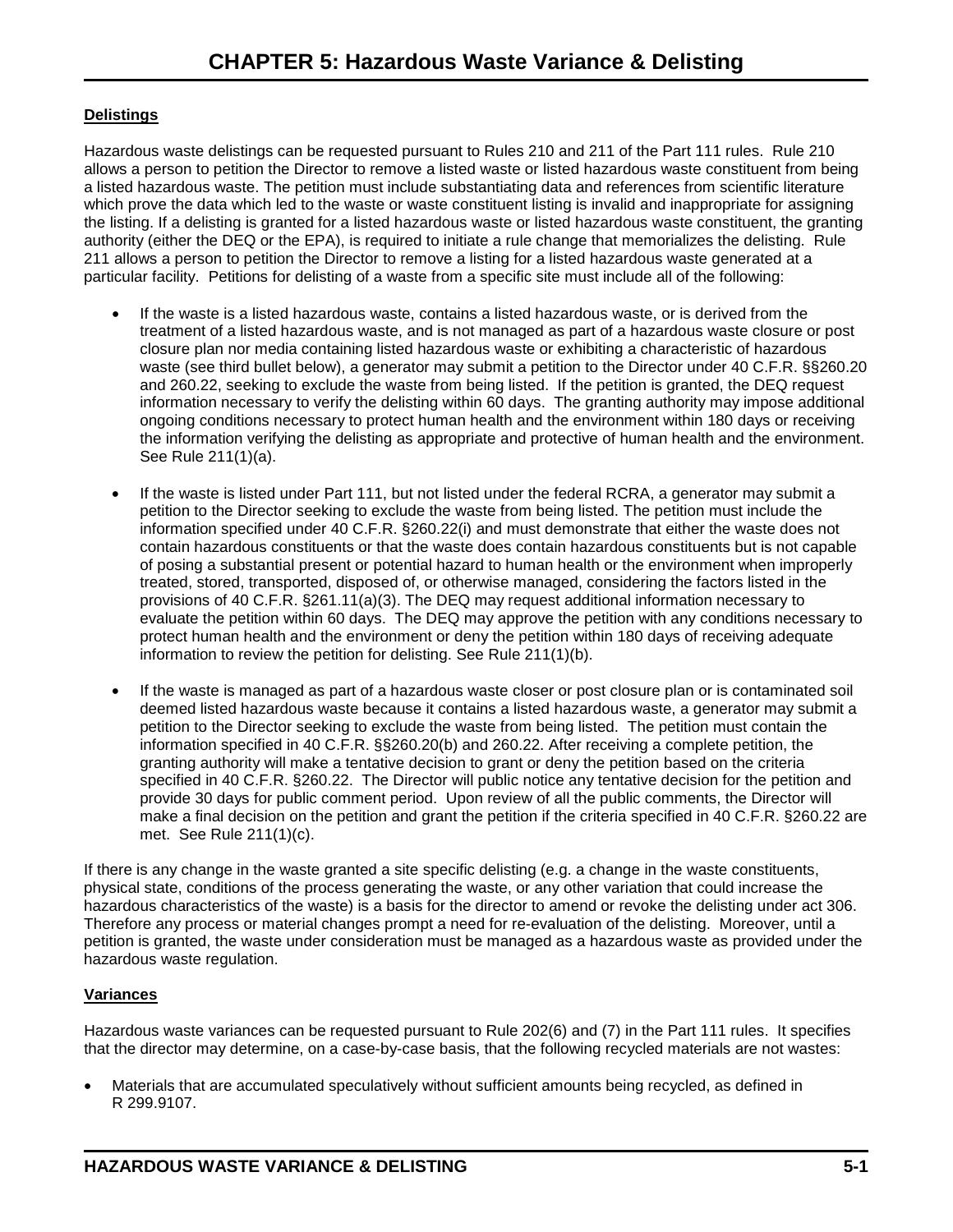- Materials that are reclaimed and then reused within the original production process in which they were generated.
- Materials that have been reclaimed, but must be reclaimed further before the materials are completely recovered.

It further specifies that the Director shall use the criteria and procedures outlined in 40 C.F.R. §§260.31 and 260.33 for making any variance determinations under the hazardous waste rules.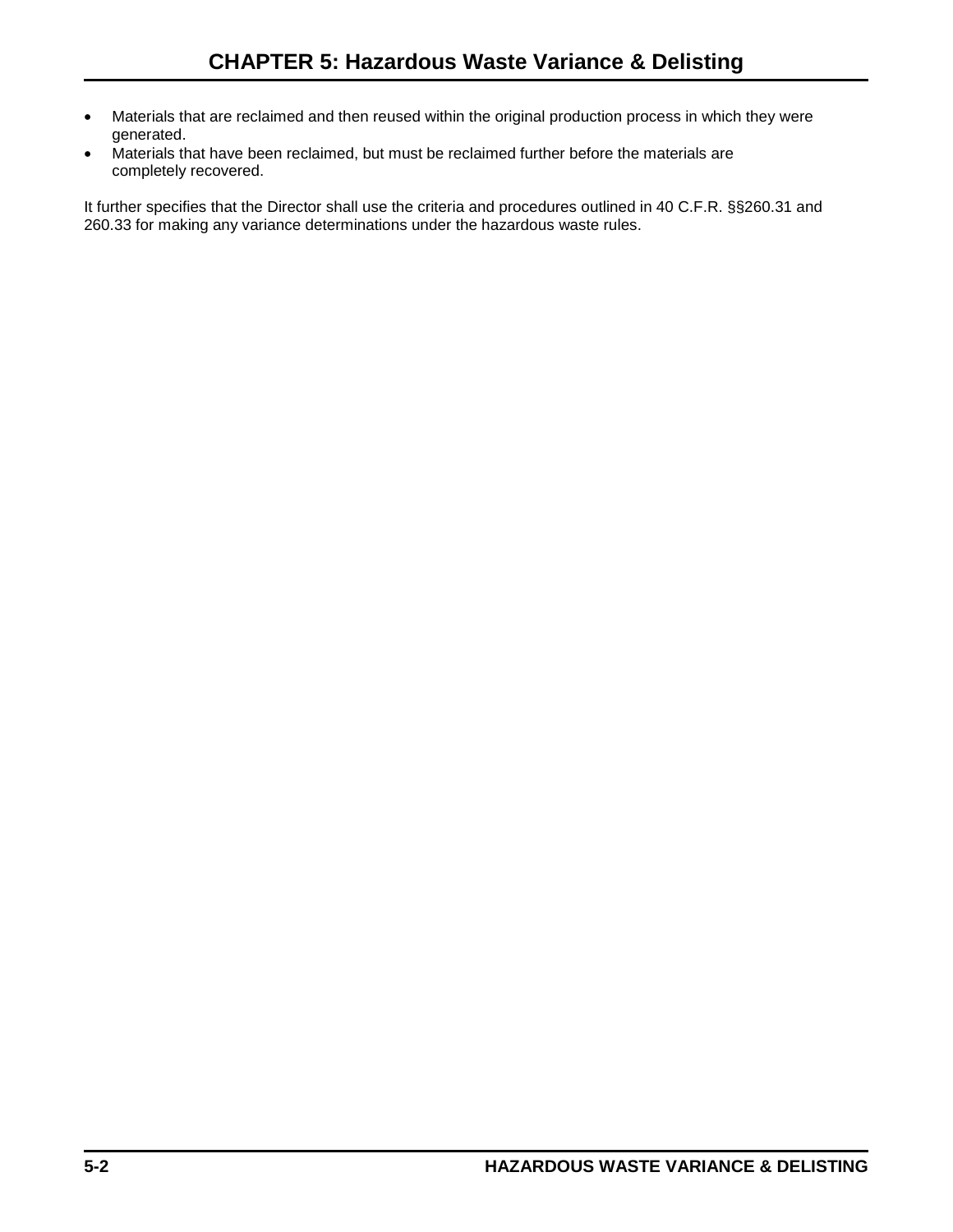# **VARIANCE ASSISTANCE DOCUMENT:** LAND DISPOSAL RESTRICTIONS TREATABILITY VARIANCES & DETERMINATIONS OF EQUIVALENT TREATMENT

U.S. Environmental Protection Agency Office of Solid Waste Waste Treatment Branch 401 M Street, SW Washington, DC 20460 Mail Code 5302-W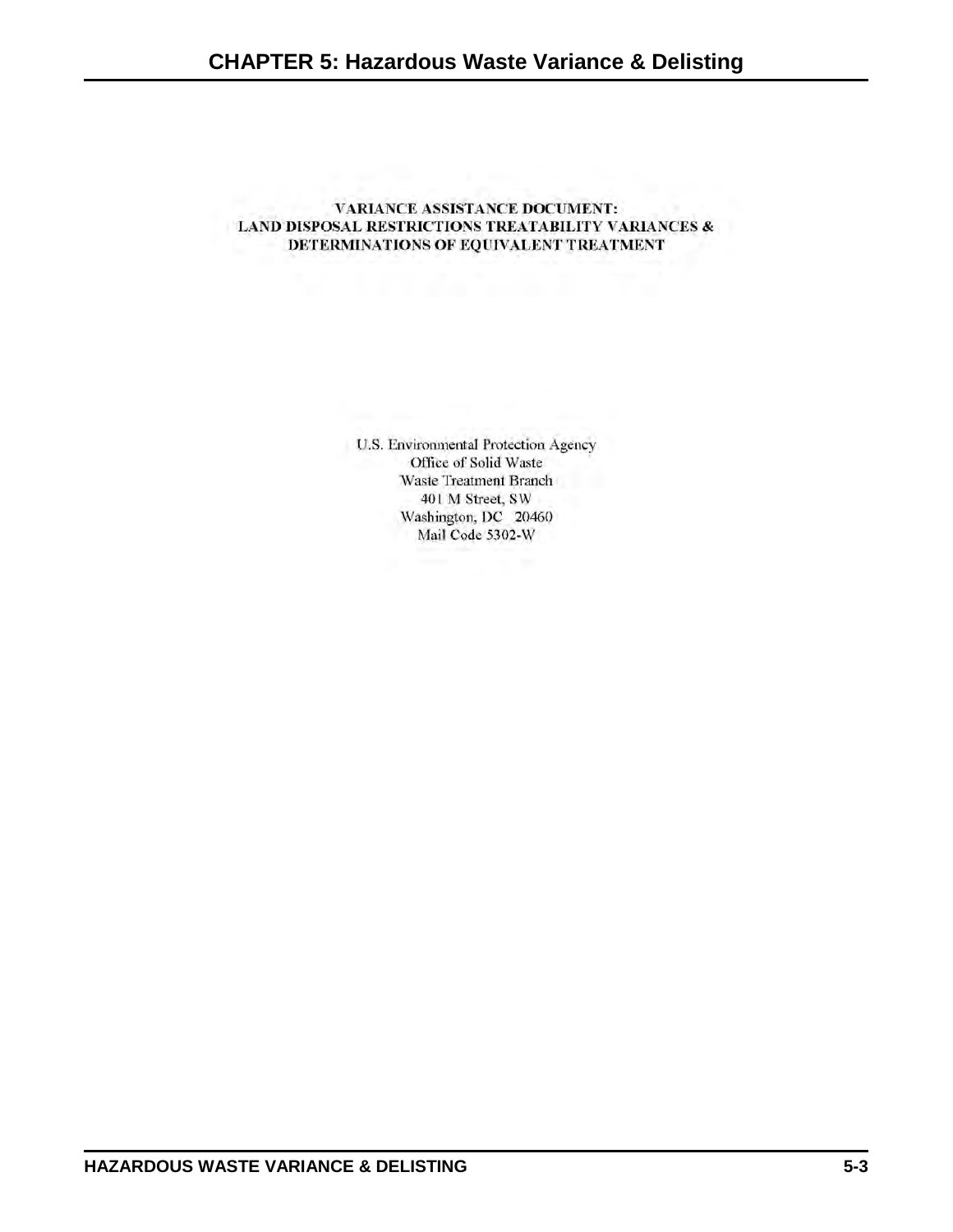# **TABLE OF CONTENTS**

| 1.0 |     |                |                                                                                                                |          |  |  |
|-----|-----|----------------|----------------------------------------------------------------------------------------------------------------|----------|--|--|
|     | 1,1 |                |                                                                                                                | $1 - 1$  |  |  |
|     | 1.2 |                |                                                                                                                | $1 - 3$  |  |  |
|     | 1.3 |                |                                                                                                                | $1-3$    |  |  |
|     | 1.4 |                |                                                                                                                |          |  |  |
| 2.0 |     |                |                                                                                                                |          |  |  |
|     | 2.1 |                |                                                                                                                | $2 - 1$  |  |  |
|     |     | 2.1.1          | Submission of Completed Applications                                                                           | $2 - 1$  |  |  |
|     |     | 2.1.2          | Identifying Information                                                                                        | $2 - 2$  |  |  |
|     | 2.2 |                |                                                                                                                | $2 - 2$  |  |  |
|     | 2.3 |                | Petition Development and Information Gathering Process                                                         | $2 - 3$  |  |  |
|     |     | 2.3.1          | Identification of Applicable Waste Codes                                                                       | $2 - 4$  |  |  |
|     |     | 2.3.2          | Identification of Applicable LDR Standards                                                                     | $2 - 4$  |  |  |
|     |     | 2.3.3          | Characterization of Initial Wastestream and Treatment                                                          |          |  |  |
|     |     |                |                                                                                                                | $2 - 4$  |  |  |
|     |     | 2.3.4          | Conduct Engineering Evaluation Showing that Either the<br>Treatment Standard Cannot be Met or the BDAT Used to |          |  |  |
|     |     |                | Develop the Standard is not Appropriate for the Waste                                                          | $2 - 8$  |  |  |
|     |     | 2.3.5          | Description of Waste Generation Process                                                                        | $2-9$    |  |  |
|     |     | 2.3.6          | Description of Current Waste Treatment Process                                                                 | $2 - 9$  |  |  |
|     |     | 2.3.7          | Description of Proposed Waste Treatment Process                                                                | $2 - 10$ |  |  |
|     |     | 2.3.8          | Gather Data on Proposed Waste Treatment Process                                                                | $2 - 10$ |  |  |
|     |     | 2.3.9          | Evaluation of the Proposed Waste Treatment Process                                                             |          |  |  |
|     |     |                | with Respect to BDAT Criteria                                                                                  | $2 - 13$ |  |  |
| 3.0 |     |                |                                                                                                                |          |  |  |
|     | 3.1 |                |                                                                                                                | $3-1$    |  |  |
|     | 3.2 |                |                                                                                                                | $3 - 1$  |  |  |
|     |     | 3.3<br>$3 - 2$ |                                                                                                                |          |  |  |
|     | 3.4 |                | Public Notice and Comment Commercial Communications of the Internet of the                                     | $3 - 3$  |  |  |
|     | 3.5 |                |                                                                                                                | $3 - 4$  |  |  |
| 4.0 |     |                |                                                                                                                | $4 - 1$  |  |  |

Page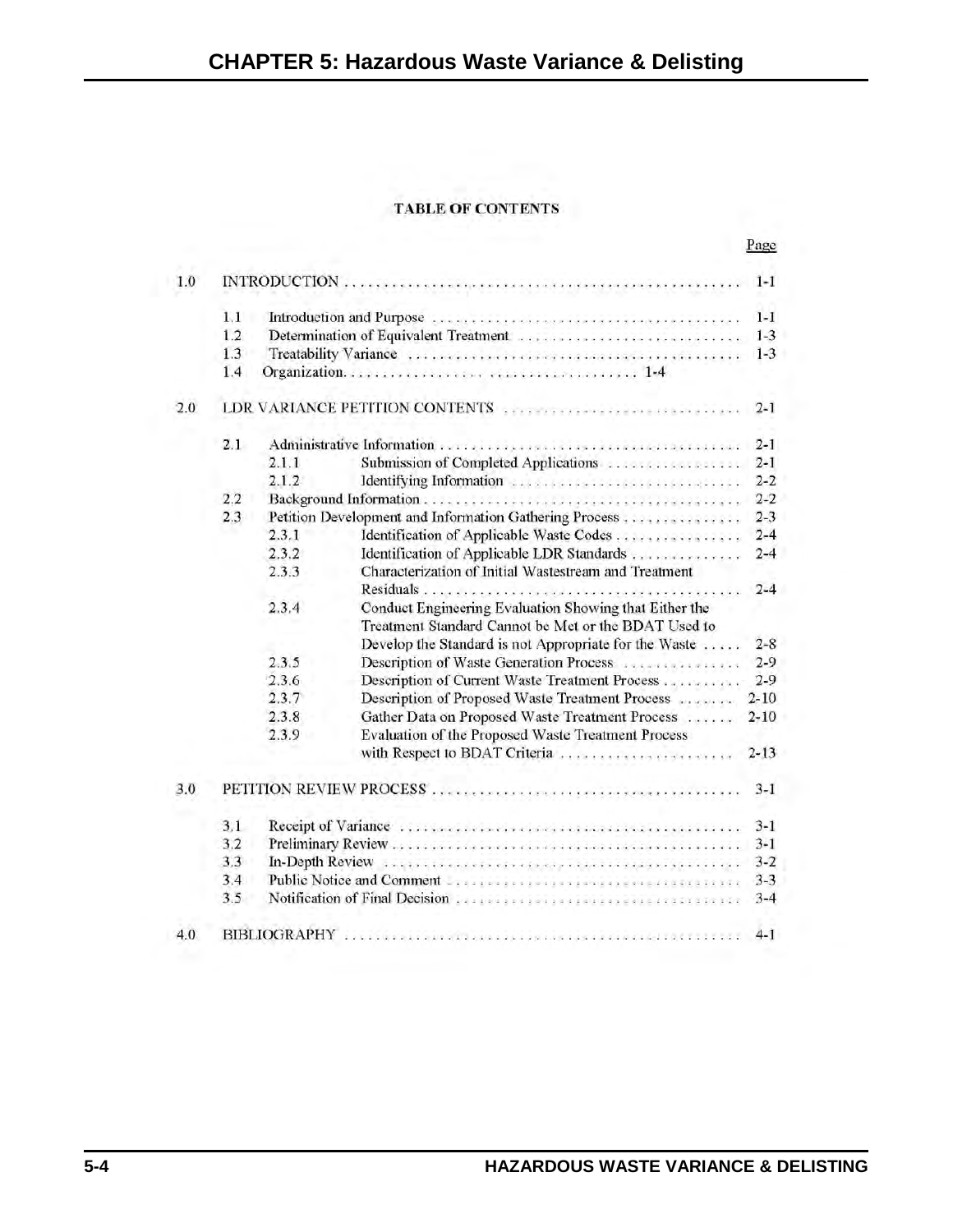# **LIST OF APPENDICES**

|            | Page |  |
|------------|------|--|
| Appendix A |      |  |
| Appendix B |      |  |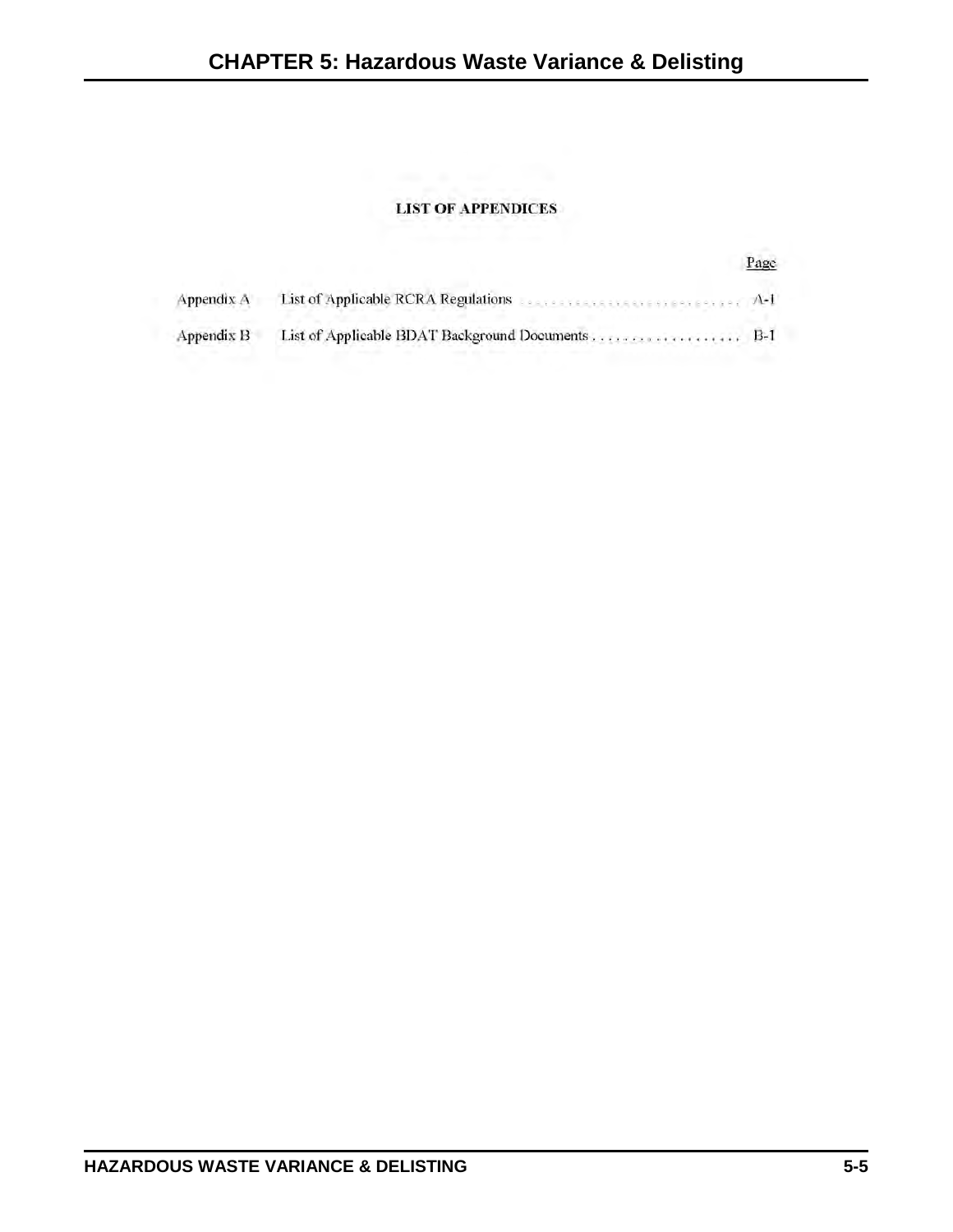# **1.0 INTRODUCTION**

### $1.1$ **Introduction and Purpose**

The Hazardous and Solid Waste Amendments of 1984 (HSWA), require the Environmental Protection Agency (EPA) to promulgate regulations restricting the land disposal of untreated hazardous waste. This effort is generally referred to as the Land Disposal Restrictions (LDR) program. The LDR program identifies levels or methods of treatment that substantially reduce the toxicity of a waste or the likelihood of migration of hazardous constituents from the waste. These levels or LDR standards come in two basic forms:

- Numerical standards expressed as the concentration of hazardous constituents in the residuals from treatment, and
- Technology-specific standards that require the use of a specific technology.

Both types of LDR standards are based on the performance of the Best Demonstrated Available Technology (BDAT).

The land disposal restrictions are effective immediately upon promulgation unless the Agency grants a national variance based on the lack of available BDAT treatment capacity. If EPA determines that adequate BDAT treatment capacity is not available, HSWA allows EPA to establish an alternative effective date based on the earliest date when adequate capacity will be available, but in no case longer than 2 years. These national capacity variance determinations are made on a national level and do not require any type of petition or application from affected generators.

In addition to national capacity variances, case-by-case capacity extensions are also available. (See 40 CFR 268.5.) Case-by-case extensions require generators to file a petition demonstrating "...that a binding contract has been entered into to construct or otherwise provide alternative capacity that cannot reasonably be made available by the effective date due to circumstances beyond the applicant's control" (51 FR 40579, November 7, 1986). In addition, there are 6 other demonstrations required for case-by-case extensions to an effective date. (See 40 CFR 268.5.) National and case-by-case capacity variances are designed for cases where the waste, presumably, can be treated to meet the LDR standard, but where insufficient BDAT capacity exists. These variances, therefore, provide temporary relief only from the effective date of the LDR standards, not from the standards themselves.

In addition to capacity extensions, generators can obtain a variance from the LDR standards through a "no migration petition." (See 40 CFR 268.6.) No migration petitions must demonstrate that there will be no migration of hazardous constituents from the disposal unit (e.g., landfill, underground injection well, surface impoundment) for as long as the waste remains hazardous. These petitions are wastestream and disposal unit specific and, if granted, exempt the wastestream/disposal unit combination from the LDR standards (specifically, Subpart C of 40 CFR 268).

Consequently, national capacity variances, case-by-case capacity variances, and "no migration petitions" are not applicable to wastes that cannot meet the LDR standard. To handle cases where the waste cannot meet the LDR standards, EPA has established equivalent treatment and treatability variance procedures. These two types of variances correspond to the two basic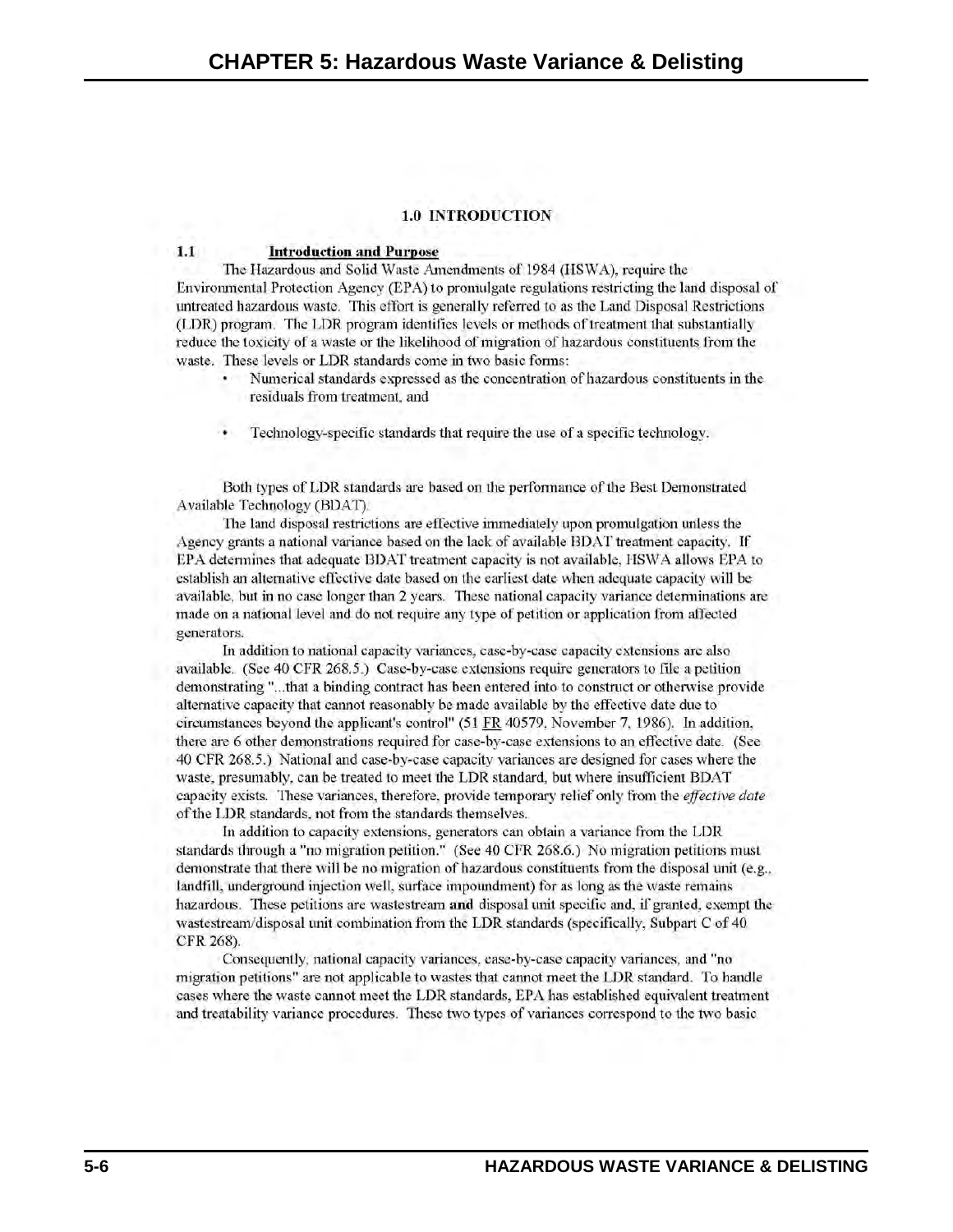types of LDR standards. Determination of equivalent treatment applies to LDR standards expressed as a specific technology; a treatability variance applies to numerical LDR standards.

The purpose of this Document is to assist petitioners in submitting complete applications for either determination of equivalent treatment or a treatability variance (for process wastes only). This Document describes the two types of variances and discusses the situations to which they apply. It also discusses the required contents for each type of petition and provides an overview of EPA's petition review process.

### $1.2$ **Determination of Equivalent Treatment**

As mentioned above, a determination of equivalent treatment applies to technology-specific LDR standards (i.e., those requiring the use of a specific technology as opposed to a numerical standard). The requirements for determination of equivalent treatment petitions (also referred to as equivalency petitions) are contained in 40 CFR 268.42(b).

Successful equivalency petitions must demonstrate that the proposed alternative treatment technology can achieve a measure of performance equivalent to that of the BDAT technology. Petitions must also demonstrate that the proposed treatment system is in compliance with Federal, State, and local requirements and is protective of human health and the environment.

In general, EPA has established technology-specific standards for only wastes that contain certain hazardous constituents that cannot be routinely or accurately measured using EPA analytical techniques. Consequently, equivalency is normally judged on a qualitative rather than quantitative basis. Section 2.3.5 of this document presents EPA's general rationale in evaluating these petitions.

### $1.3$ **Treatability Variance**

Treatability variances may be granted for wastes that have LDR standards that are expressed as concentrations of hazardous constituents in the waste or waste extract (i.e., a numerical standard). The requirements for treatability variance petitions are contained in 40 CFR 268.44.

In order to be granted, treatability petitions must demonstrate that the waste of concern cannot be treated to the specified levels because its physical or chemical properties differ significantly from the waste used to establish the LDR standard.

Treatability variances may be generic or site-specific. A generic variance can result in the establishment of a new treatability group and a corresponding LDR treatment standard that applies to all wastes that meet the criteria of the new waste treatability group (55 FR 22526, June 1, 1990). A site-specific variance may be granted administratively and may be considered a non-rulemaking that applies only to a specific wastestream from a specific facility.

### $1.4$ Organization

Section 2 of this Document describes the required contents of both a determination of equivalent treatment petition and a treatability variance petition. Section 3 provides an overview of EPA's process for reviewing the petitions, and Section 4 provides a list of references.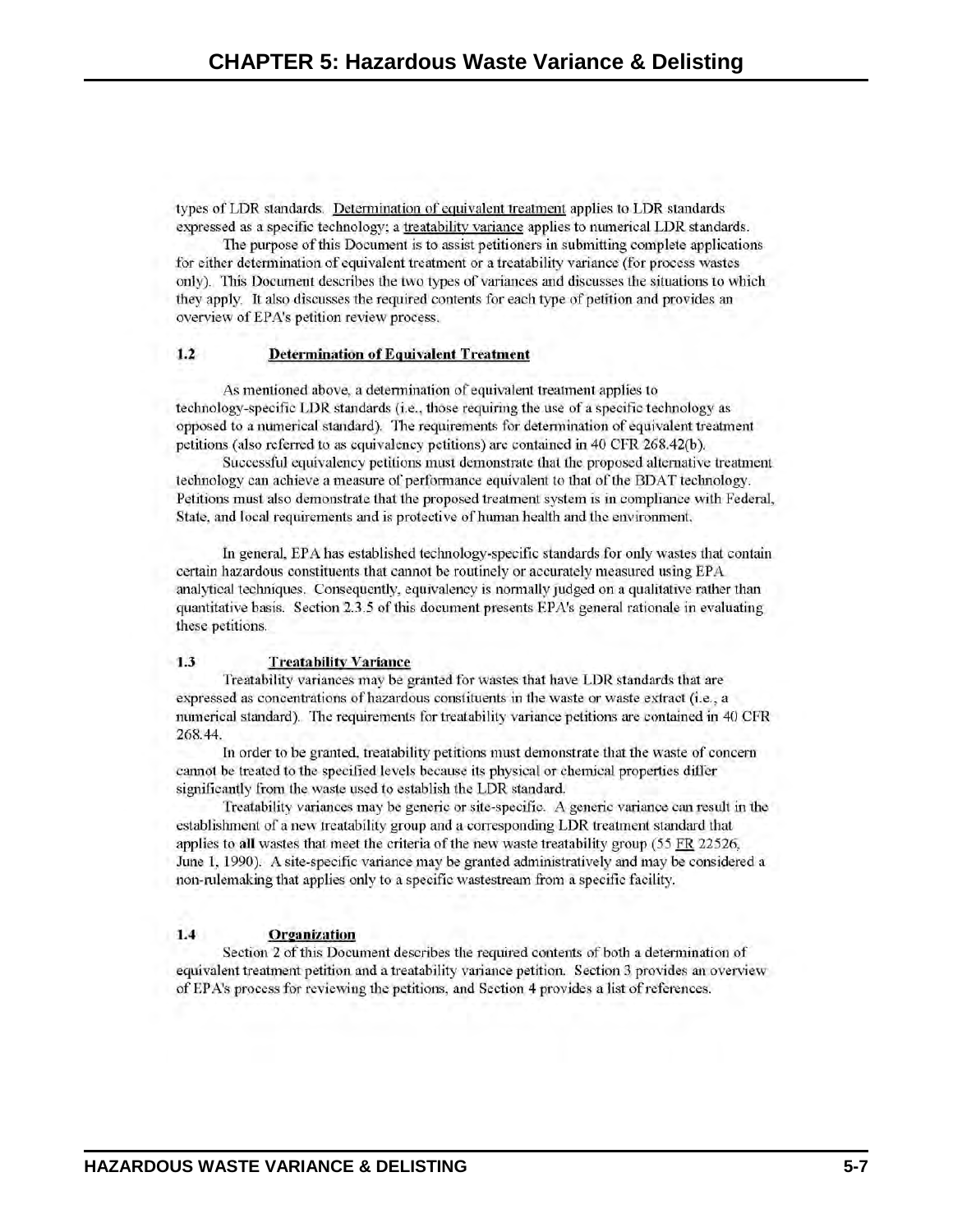# **2.0 LDR VARIANCE PETITION CONTENTS**

### $2.1$ **Administrative Information**

LDR variance petitions should be submitted in accordance with 40 CFR 260.20. (See Appendix A-1.) In addition, determination of equivalent treatment petitions must also satisfy the requirements 40 CFR 268.42(b), and treatability variance petitions must comply with 40 CFR 268.44. The requirements of these regulations are explained in the following paragraphs.

 $2.1.1$ Submission of Completed Applications One copy of the completed petition should be sent by certified mail to: The Administrator U.S. Environmental Protection Agency 401 M Street, S.W. Washington, D.C. 20460

An additional copy marked "Treatability Variance" or "Determination of Equivalent Treatment"

should be sent by certified mail to:

Chief, Waste Treatment Branch Office of Solid Waste (5302-W) U.S. Environmental Protection Agency 401 M Street, S.W. Washington D.C. 20460

Petitions containing Confidential Business Information (CBI) should be sent double wrapped with "Treatability Variance" or "Determination of Equivalent Treatment" and "Confidential Business Information" marked clearly only on the inner envelope. The contents of the petition should be marked in accordance with the requirements of 40 CFR Part 2.

### $2.1.2$ Identifying Information

Both types of petitions must contain the petitioner's name and address, and the name, address, and EPA identification number of the facility generating the waste. The name and telephone number of the facility contact should also be provided.

### $2.2$ **Background Information**

According to 40 CFR 260.20(b)(3), both types of petitions should include a description of the proposed action. The type of variance requested (i.e., treatability or determination of

2121/002/variance.pet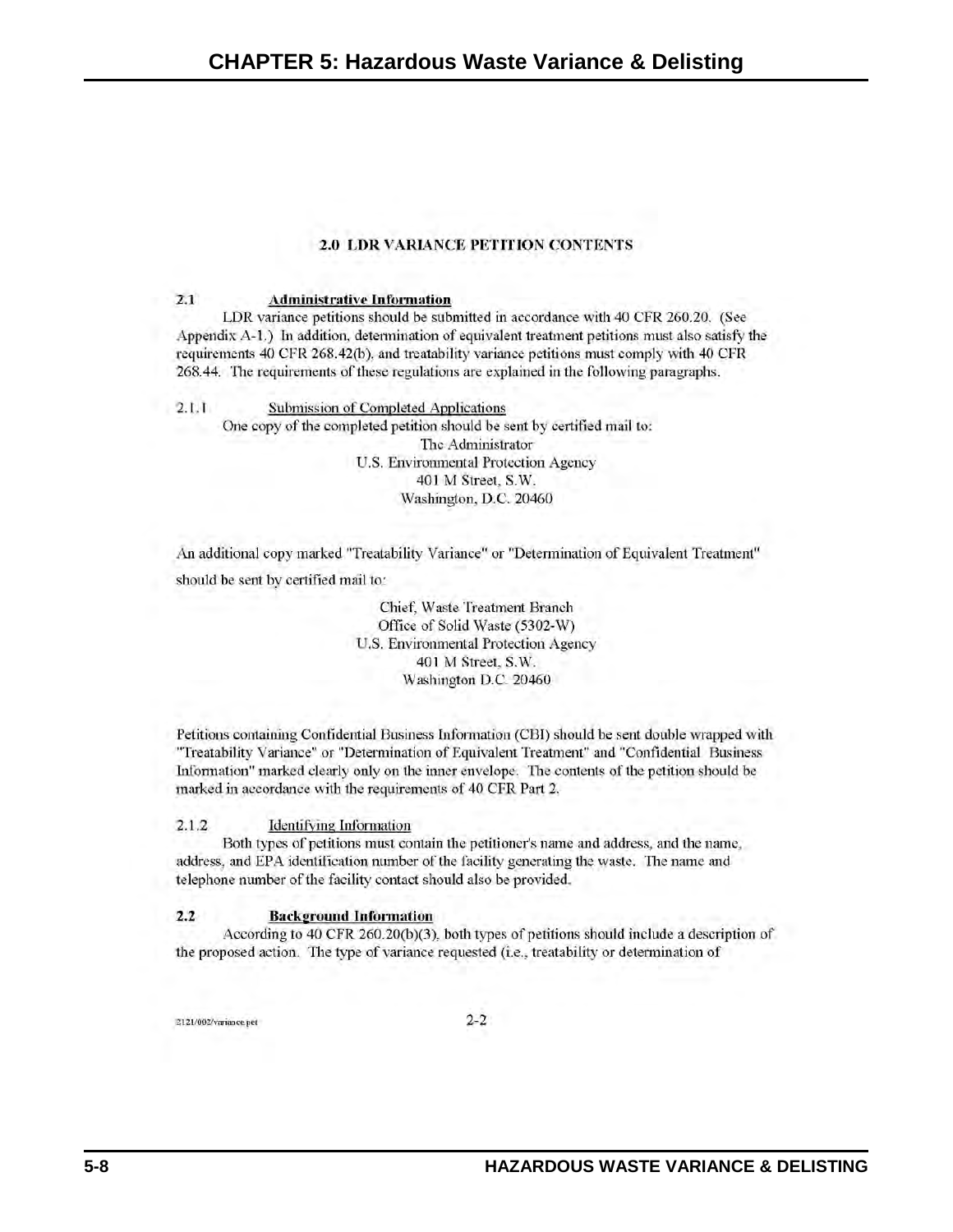equivalent treatment) should also be clearly stated.

Petitions, per 40 CFR 260.20 (b)(2), must include a statement of the petitioner's interest in the proposed action (i.e., why the petitioner is seeking the variance). This statement should discuss the specific LDR standard from which a variance is requested and the technology upon which that standard is based (i.e., BDAT). At this point, the petitioner should also present the rationale for the variance request. This rationale should discuss why the waste of concern cannot be treated to the specified levels for treatability variance requests, or by the specified methodology for determinations of equivalent treatment. The petition should also discuss the specifics of the proposed equivalent treatment.

In addition, per 40 CFR  $268.44(c)$ , petitions must include the following statement signed by the petitioner or an authorized representative:

I certify under penalty of law that I have personally examined and am familiar with the information submitted in this petition and all attached documents, and that, based on my inquiry of those individuals immediately responsible for obtaining the information, I believe that the submitted information is true, accurate, and complete. I am aware that there are significant penalties for submitting false information, including the possibility of fine and imprisonment.

### $2.3$ **Petition Development and Information Gathering Process**

This section details the information needed to accurately and completely prepare a variance petition or a determination of equivalent treatment petition. These subsections are applicable to both variance petitions and determination of equivalent treatment. The following is a list of the subsections that discuss the key components of these petitions:

| 2.3.1 | Identification of Applicable Waste Codes                           |  |
|-------|--------------------------------------------------------------------|--|
| 2.3.2 | Identification of Applicable LDR Standards                         |  |
| 2.3.3 | Characterization of Initial Wastestream and Treatment Residuals    |  |
| 2.3.4 | Conduct Engineering Evaluation                                     |  |
| 2.3.5 | Description of Waste Generation Process                            |  |
| 2.3.6 | Description of Current Waste Treatment Process                     |  |
| 2.3.7 | Description of Proposed Waste Treatment Process                    |  |
| 2.3.8 | Gather Data on Proposed Waste Treatment Process                    |  |
| 2.3.9 | Evaluation of the Proposed Waste Treatment Process with Respect to |  |
|       | <b>BDAT</b> Criteria                                               |  |
|       |                                                                    |  |

| 2.3.1 | <b>Identification of Applicable Waste Codes</b> |
|-------|-------------------------------------------------|
|       |                                                 |

The petition should identify and discuss the waste code or codes that apply to the wastestream.

2121/002/variance.pet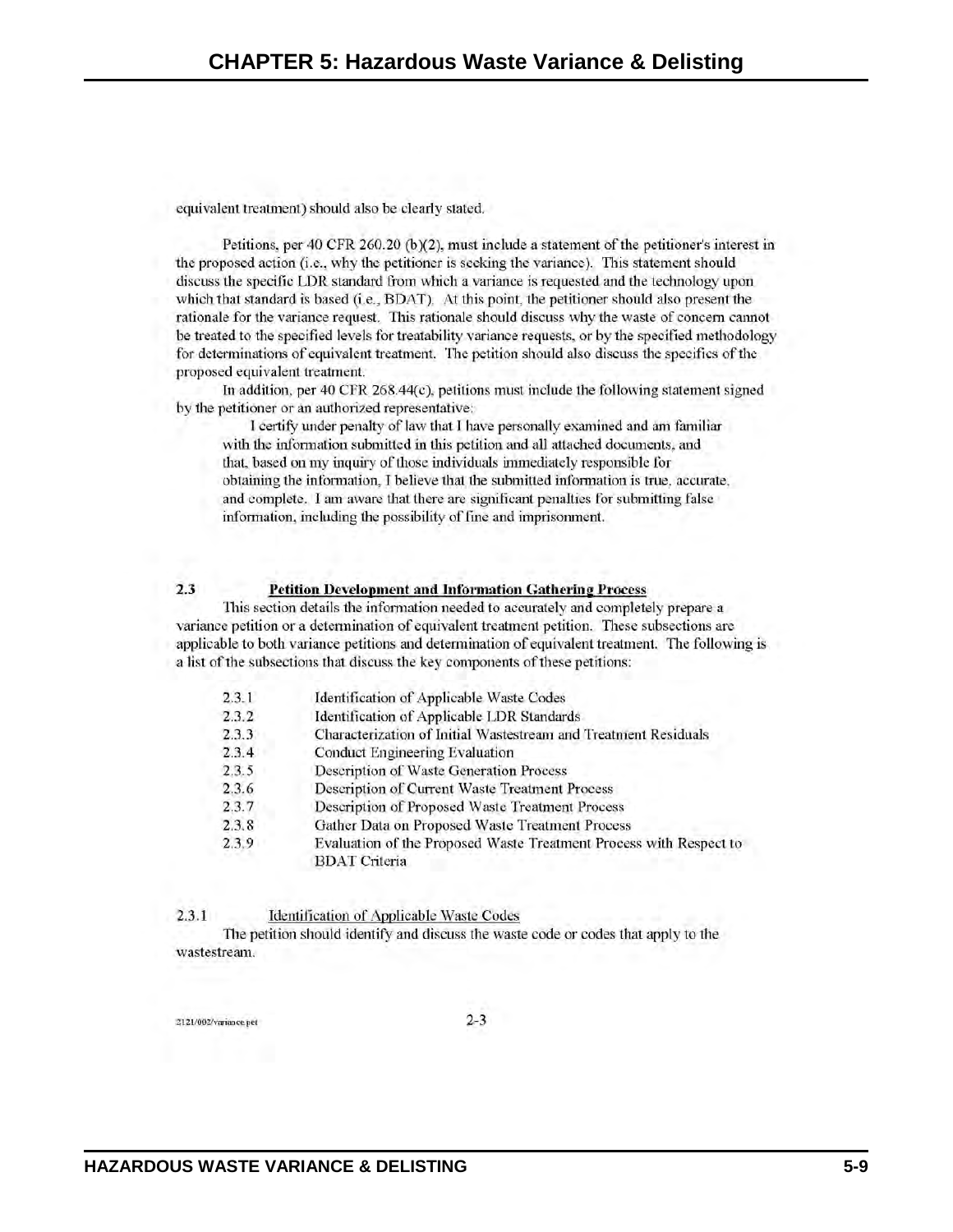### $2.3.2$ Identification of Applicable LDR Standards

After the applicable EPA hazardous waste code(s) have been identified, the applicable treatment standard should be determined. Note that the LDR program defines wastewaters as those wastes that contain less than 1 percent total organic carbon [TOC] by mass and less than 1 percent total suspended solids [TSS]. Nonwastewaters are defined as those wastes that contain greater than or equal to 1 percent TOC, or greater than or equal to 1 percent TSS. (See 55 FR 22537, June 1, 1990.)

If the wastestream is represented by more than one waste code, the waste must meet the LDR standards for all applicable waste codes. If the LDR standards overlap for any hazardous constituents (*i.e.,* if two applicable waste codes have a different LDR standards for the same hazardous constituents), the more stringent standard applies. See 40 CFR 268.9(a). Information on treatment standards may also be obtained from the RCRA Docket for specific rulemakings and by contacting the RCRA/Superfund hotline at 1-800-424-9346.

### $2.3.3$ Characterization of Initial Wastestream and Treatment Residuals

The initial wastestream should be characterized to determine if the wastestream meets the applicable LDR without requiring treatment. If the treatment standard can be achieved, no treatability variance is necessary. The effective date for the LDR standard should also be checked. The characterization of the treatment residuals should include concentrations of appropriate BDAT constituents.

### $2.3.4$ Conduct Engineering Evaluation Showing that Either the Treatment Standard Cannot be Met or the BDAT Used to Develop the Standard is not Appropriate for the Waste

An engineering evaluation should be conducted demonstrating that the specified technology is inappropriate for the waste or that the treatment standard cannot be met.

For example, if a waste has a significantly different matrix from that of the waste used to develop the standard, an engineering analysis should show the effects of the matrix on the treatment process. This analysis could be based on sound engineering principles or on actual bench-scale data developed specifically to determine if the waste can be treated to the treatment standard. The bench-scale data must demonstrate that the technologies used to establish the standard are not applicable or are ineffective in meeting the standard for this waste matrix.

Another example is a waste with radioactive components that, if treated by the BDAT, would significantly increase the risk to human health and the environment. For this waste, the engineering evaluation should show that using the BDAT would pose a greater total risk than disposal. The evaluation must describe the potential exposure levels encountered by personnel operating the process and the health risk related to those exposure levels.

### $2.3.5$ Description of Waste Generation Process

The waste generation process should be described for both the treatability variance and determination of equivalent treatment petitions. This description should include the feed materials generating the waste and the generation rate. The potential variability in the waste generation process and subsequent variations in the waste characteristics should also be described. A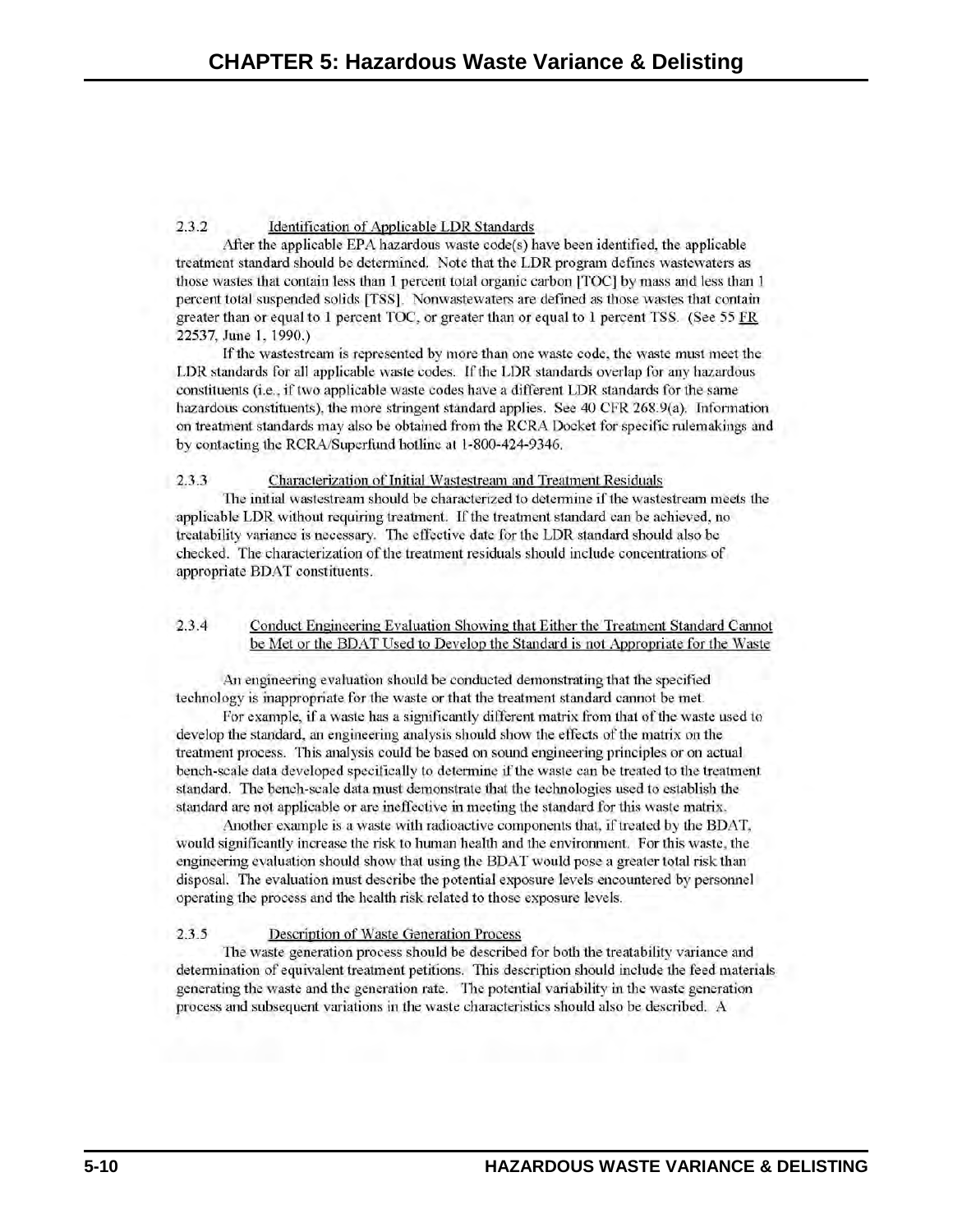detailed description of the chemical and physical processes generating the waste should be provided if user knowledge is the basis for waste characterization. Further, for either type of petition, the waste generation rate should be presented using the average monthly, maximum monthly, and/or annual generation rates of the waste.

### 2.3.6 Description of Current Waste Treatment Process

If the petitioner's current waste treatment system differs from the process proposed in the petition, the current system should be described, including process design and treatment and disposal practices. This description should be developed for both determination of equivalent treatment petitions and variance petitions.

### $2.3.7$ Description of Proposed Waste Treatment Process

For both types of petitions, the proposed waste treatment process should be described including the process design, physical equipment, chemical reagents, control systems, design criteria, and operating conditions. The process description should include specifications demonstrating that the facility is well designed and well operated. In order to determine if a treatment technology is applicable to a particular wastestream, EPA considers all parameters and characteristics associated with a hazardous waste that could affect selection of the technology. EPA uses Waste Characteristics Affecting Performance (WCAPs) and Parameters Affecting Treatment Selection (PATs) to judge the performance of technologies and to determine if they are well designed and well operated for the waste of concern. EPA's list of PATs is shown on Table 1. The petition should also demonstrate that the facility is equipped to handle all constituents of concern, as well as nonhazardous constituents that could affect the system's performance in treating hazardous constituents.

The description should address compliance with applicable Federal, State, and local requirements, including how the system may be regulated (i.e., Subpart X, state air emission standards).

### $2.3.8$ Gather Data on Proposed Waste Treatment Process

The petitioner should include data from the proposed treatment process. For generic petitions, data should be collected from all affected facilities [51 FR 40606, November 7, 1986]. Samples must be collected for the waste to be treated and the treatment residue and appropriate operating parameters recorded. These data will be reviewed by EPA with respect to the achievability of the BDAT treatment standard and for making a determination of equivalent treatment.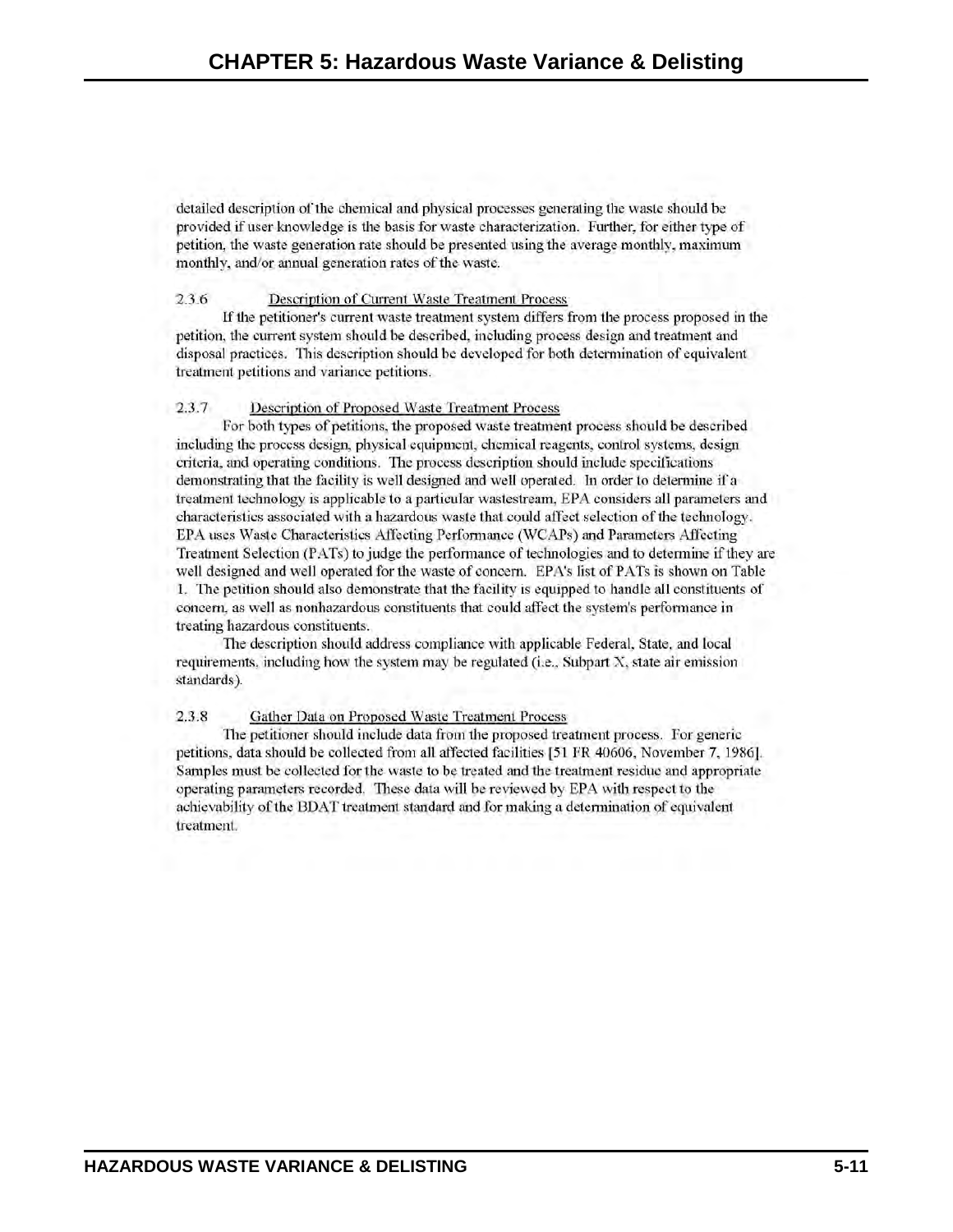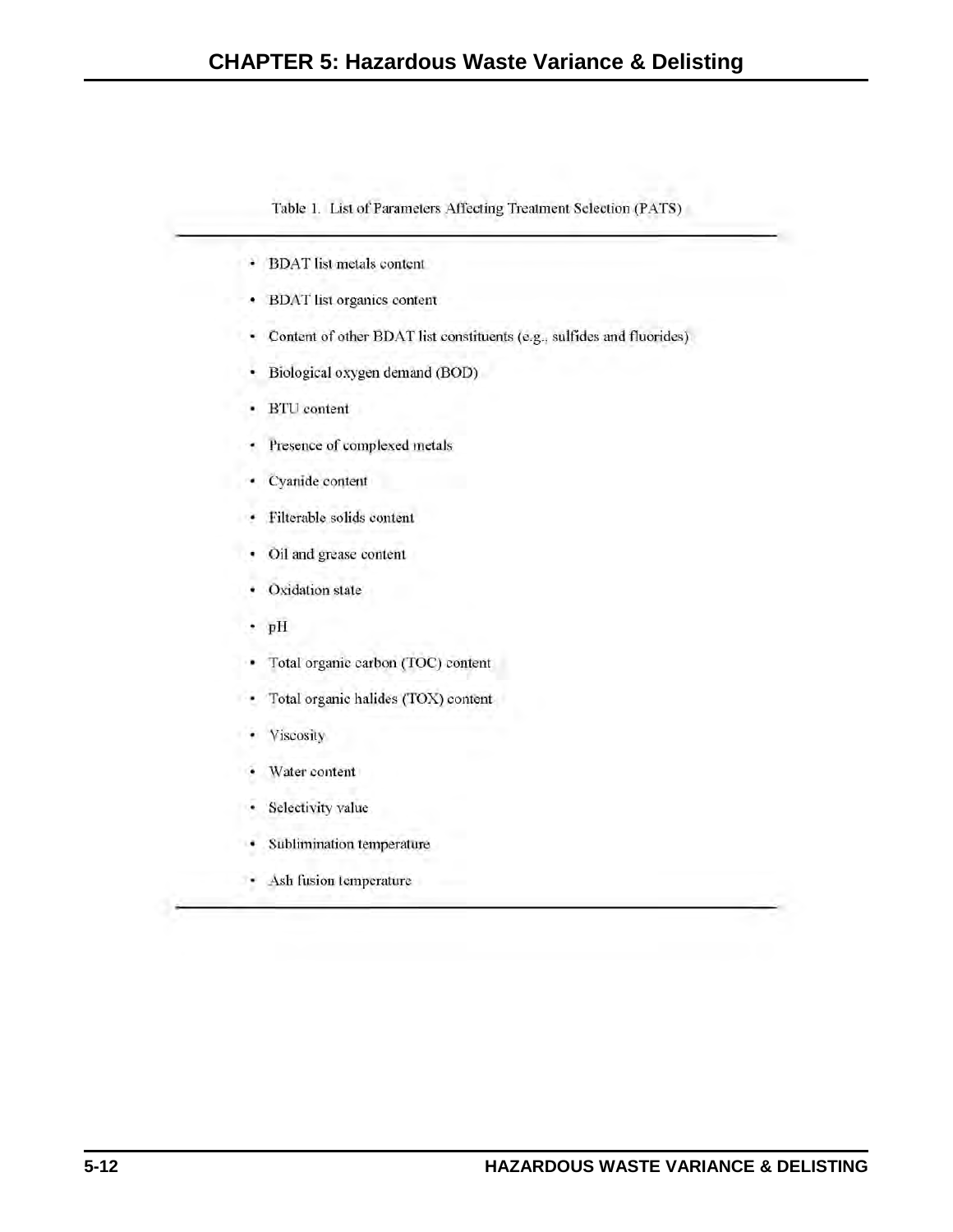Any sampling data collected should include:

- Dates of sampling and testing;
- Operating conditions at the time of sampling;
- A description of the methodologies and equipment used to obtain representative samples;
- A description of the sample handling techniques, including techniques used for extraction, containerization, and preservation of the samples; chain-of-custody procedures; sample identification and marking procedures; and recordkeeping and reporting procedures;
- A description of the tests performed;
- Test results; and
- A description of the QA/QC measures for waste analysis and treatment.

To compare the performance of the proposed waste treatment process to the BDAT, the treatment residues should be analyzed for total concentration in the waste, or concentration in the waste extract, or both, as required by the applicable treatment standard. The waste and treatment residue should be analyzed using the analytical methods specified in SW-846.

## Ouality Assurance/Ouality Control (OA/OC) Procedures

Data on concentrations in treated waste must be adjusted for accuracy using recovery factors specific to the laboratory tests used. (Additional information may be found in the Final BDAT Background Document for Quality Assurance/Quality Control Procedures and Methodology.) Data from more than one facility (generic petitions) must be compared to verify that the performance levels are not significantly different, as described in this background document. The applicant may evaluate these data by means of analysis of variance (ANOVA).

OA/QC procedures assure that the LDR standards are based on well-documented data from samples that have been properly collected and analyzed and are, therefore, of known quality, Matrix analytical detection limits must be determined for the untreated wastes and for each treatment residual sample. Key data quality indicators for BDAT treatment standards include: precision, accuracy, representativeness and comparability.

Precision is defined in terms of relative percent difference of the matrix spike and the matrix spike duplicate, while accuracy is defined in terms of percent recovery of laboratory matrix spikes.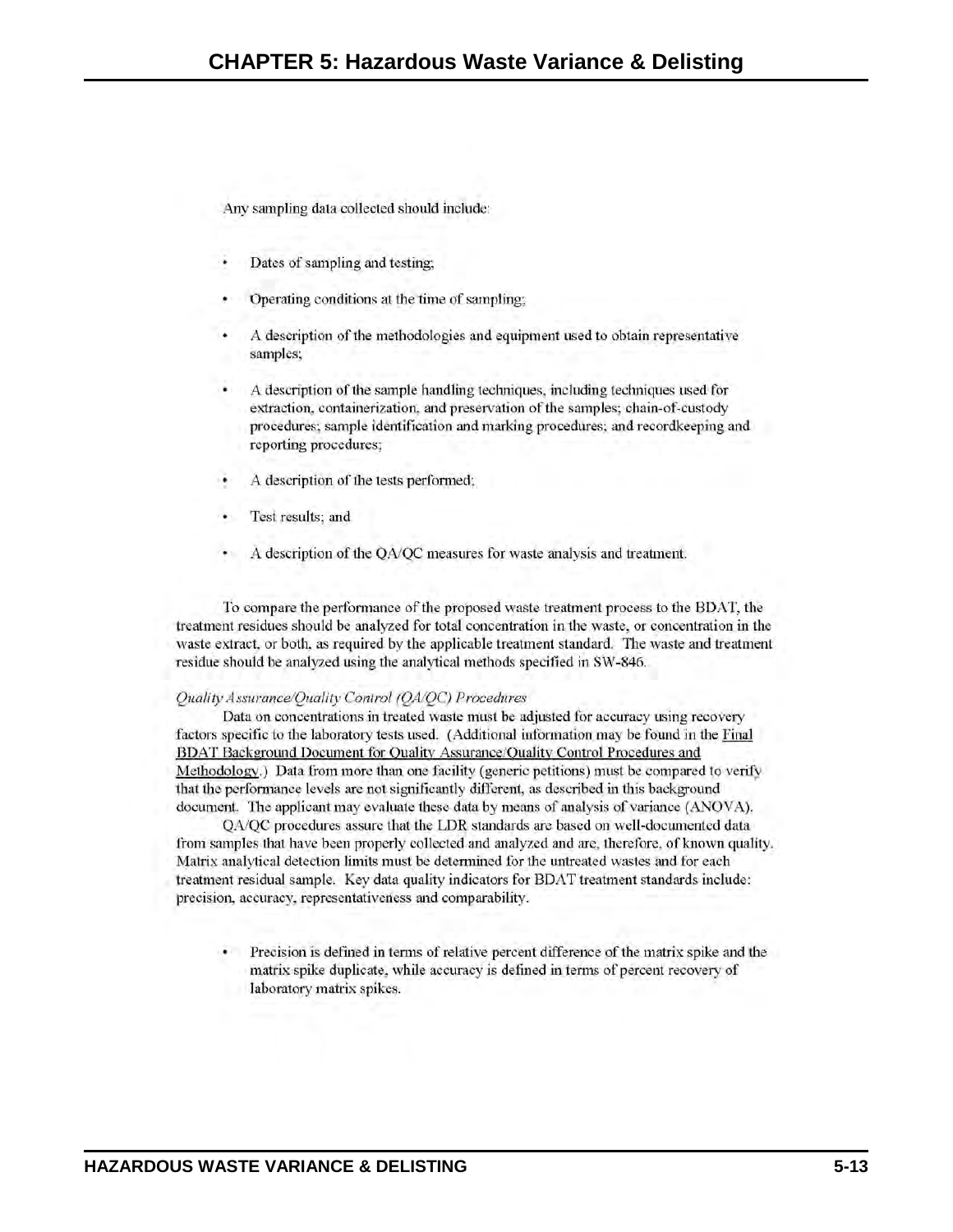- Representativeness refers to the selection of appropriate sampling locations and procedures. The goal is to obtain representative matched data pairs of the untreated matrix and treatment residues so that the performance of the treatment can be evaluated.
- Comparability is achieved by using consistent sampling and analytical procedures. For example, grab samples should be compared to grab samples, and composite samples to composite samples. The collection of matched data pairs should take into account the retention time of the treatment process. The samples should be analyzed using the same analytical techniques, and the analytical data should be reported in the same units for each test.

### 2.3.9 Evaluation of the Proposed Waste Treatment Process with Respect to BDAT Criteria

The proposed treatment process should be consistent with EPA's criteria for determining BDAT. In other words, the treatment should be protective of human health and the envrionment, and it should provide substantial treatment. The following is a summary of EPA's criteria for determining BDAT. (Additional information with respect to EPA criteria for determining BDAT may be found in the BDAT Methodology Document.)

- (1) The technology must be "demonstrated." A BDAT must be used in a full-scale operation. Where EPA does not identify any facilities treating specific wastes from a particular group, it may "transfer" a finding of demonstrated treatment by comparing the parameters that affect treatment of the target waste group to parameters for other waste groups for which demonstrated treatment is known.
- (2) The technology must be "available." Available is defined by EPA as follows:
	- The technology does not present greater total risk to human health and the environment than land disposal.
	- The technology is commercially available.
	- The technology provides "substantial treatment," which mean it substantially diminishes the toxicity of a waste or substantially diminishes the likelihood of migration of hazardous constituents from the waste. EPA judges substantial treatment on a case-by-case basis.
- (3) The technology must be "best" based on effectiveness of treatment. Economic factors are not considered. When more than one technology is identified as demonstrated and available, the treatment data from the technologies are statistically compared (i.e., Analysis of Variance) to determine if the technologies provide statistically different levels of treatment and, if so, which technology is "best."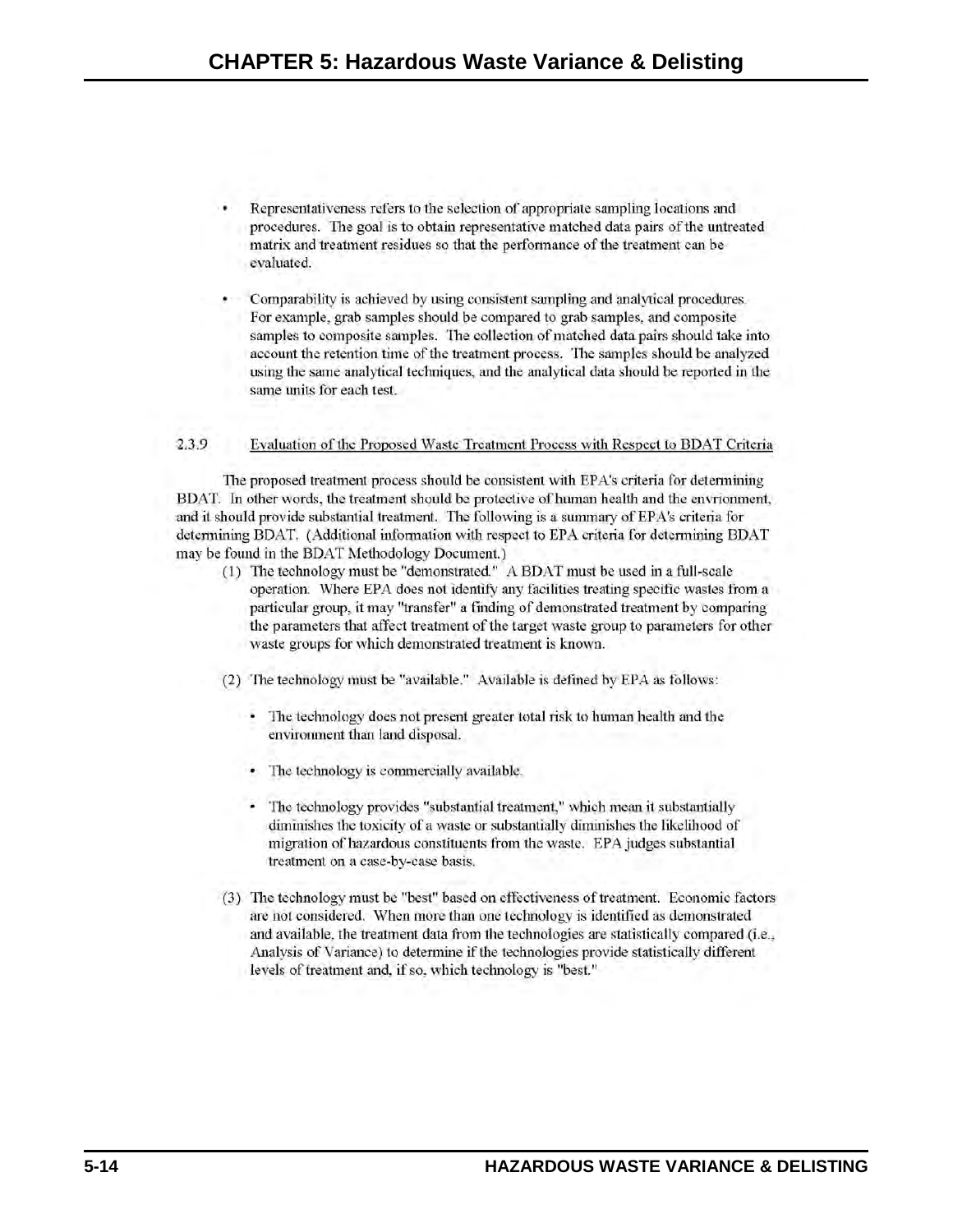# **3.0 PETITION REVIEW PROCESS**

### $3.1$ **Receipt of Variance**

Following receipt of the petition, it is assigned to an EPA reviewer within the Waste Treatment Branch of the Office of Solid Waste. EPA will send a letter to the petitioner acknowledging receipt of the petition.

### $3.2$ **Preliminary Review**

The preliminary review of the petition consists primarily of a completeness check to determine what, if any, additional data EPA requires to evaluate the merit of the petition. Section 2 of this document discusses in detail the information that is required for EPA to review a variance petition. This section presents a summary list of the necessary information that is required of variance petitions. Note that submittal of incomplete variance petitions may result in EPA requesting additional information from the petitioner [40 CFR 268.44(d)], thus delaying the petition review process. In summary, the contents of a complete variance petition are as follows:

- **Identification of Applicant**
- Statement of Petitioner's Interest in the Proposed Variance
- Description of the Waste
	- Waste generation/description of process generating the waste
	- Waste characterization
	- Waste generation rate
	- Description of current waste treatment process
- Discussion of the Proposed Waste Treatment Process
	- Description of the proposed process for treating the waste/description of the design and operating parameters to determine if the system is well designed and well operated, etc.
- Characterization of the Treatment Residues
	- Corresponding untreated and treated data should be provided and TCLP and/or total concentration data where appropriate
- Documentation of Data Collection
	- Discussion of sampling and analysis procedures used
	- Analytical methodologies used

2121/002/variance.pet

 $3 - 1$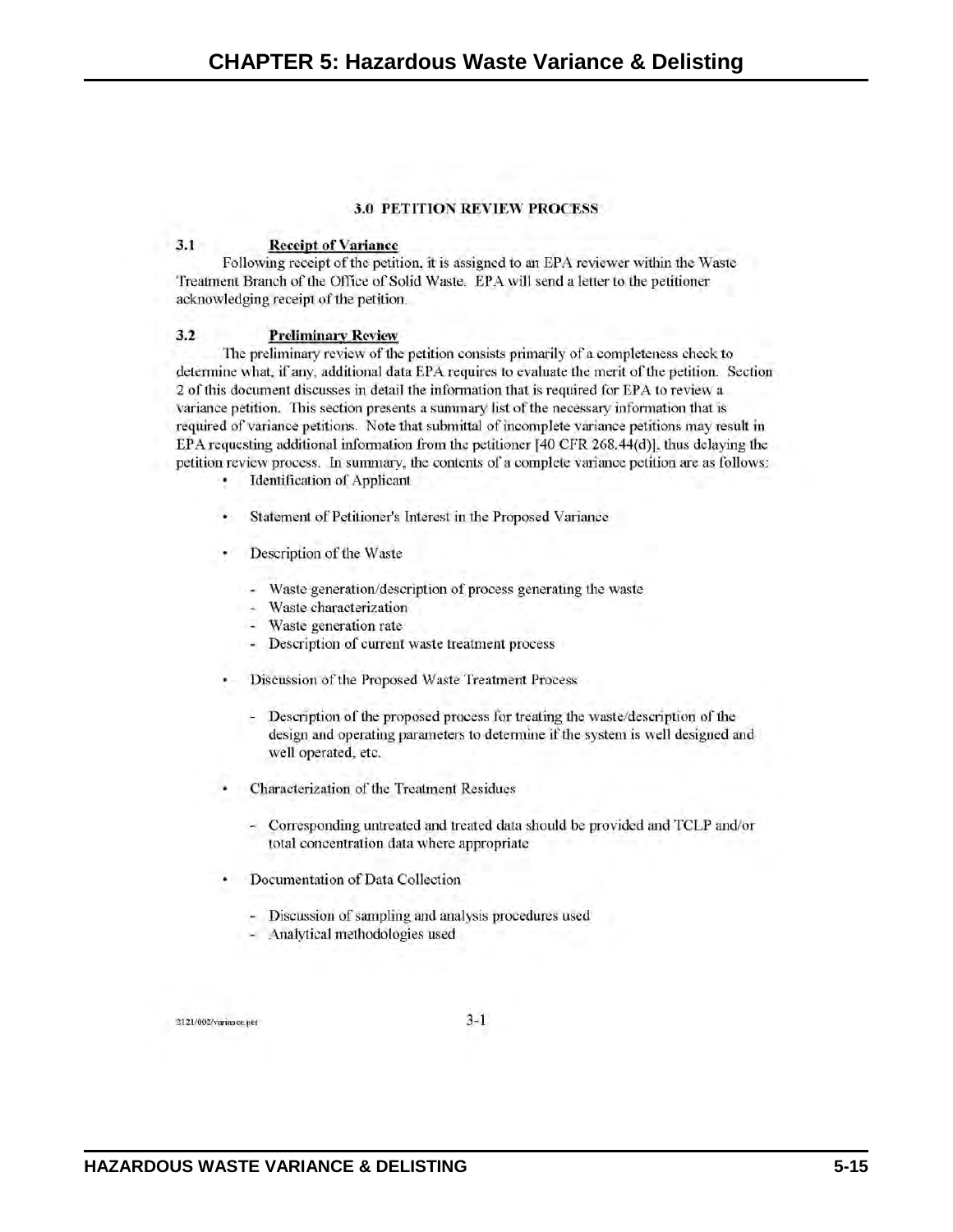QA/QC measures

- Engineering evaluation demonstrating that the BDAT is inappropriate or the standard cannot be met
- **Certification Statement** 
	- A certification statement must be signed attesting to the truthfulness of the petition

### 3.3 **In-Depth Review**

Following the receipt of any additional requested data, the petition undergoes a thorough engineering review. This review considers the same information as the preliminary review, but concentrates on evaluating the technical merit of the data and information submitted, rather than its completeness.

After the in-depth engineering review, a preliminary decision to grant or deny the petition is made.

### $3.4$ **Public Notice and Comment**

For generic variance petitions or site-specific variance petitions that have generic applicability or effect, EPA will give public notice in the Federal Register of the intent to approve or deny a petition and provide an opportunity for public comment! Upon the written request of any interested person or at the discretion of the Administrator, EPA may hold a public hearing to consider oral comments on the proposed decision (public hearings are not normally a routine step in the petition review process). Written requests for a hearing must state the issues to be raised and explain why written comments will not suffice (40 CFR 260.20(d)).

RCRA does not preclude the option of granting variances to those site-specific petitions that have no generic applicability or effect, through a "non-rulemaking" procedure (i.e., grant of variance through an administrative process). In such cases, the vehicle for public notification will be determined on a case-by-case basis. Public notification, however, will usually be through existing public participation vehicles such as permit applications or modifications, or CERCLA Remedial Investigation/Feasibility Study documents. In cases where such opportunities do not exist, EPA will provide public notice through publication in local newspapers, by radio broadcast, or by other media (53 FR 31200, August 17, 1988).

After the 30-day comment period, EPA will analyze all public comments received and prepare a comment response document, a final background document (incorporating any changes based on comments), and a final administrative record. These documents are then placed in the public docket. For site-specific variances, EPA will usually provide for public notice and comment (as a matter of public policy) prior to granting a non-rulemaking variance.

EPA may also notify petitioners directly of its intent to deny a petition to allow the petitioner the opportunity to withdraw the petition, thus avoiding a formal denial procedure.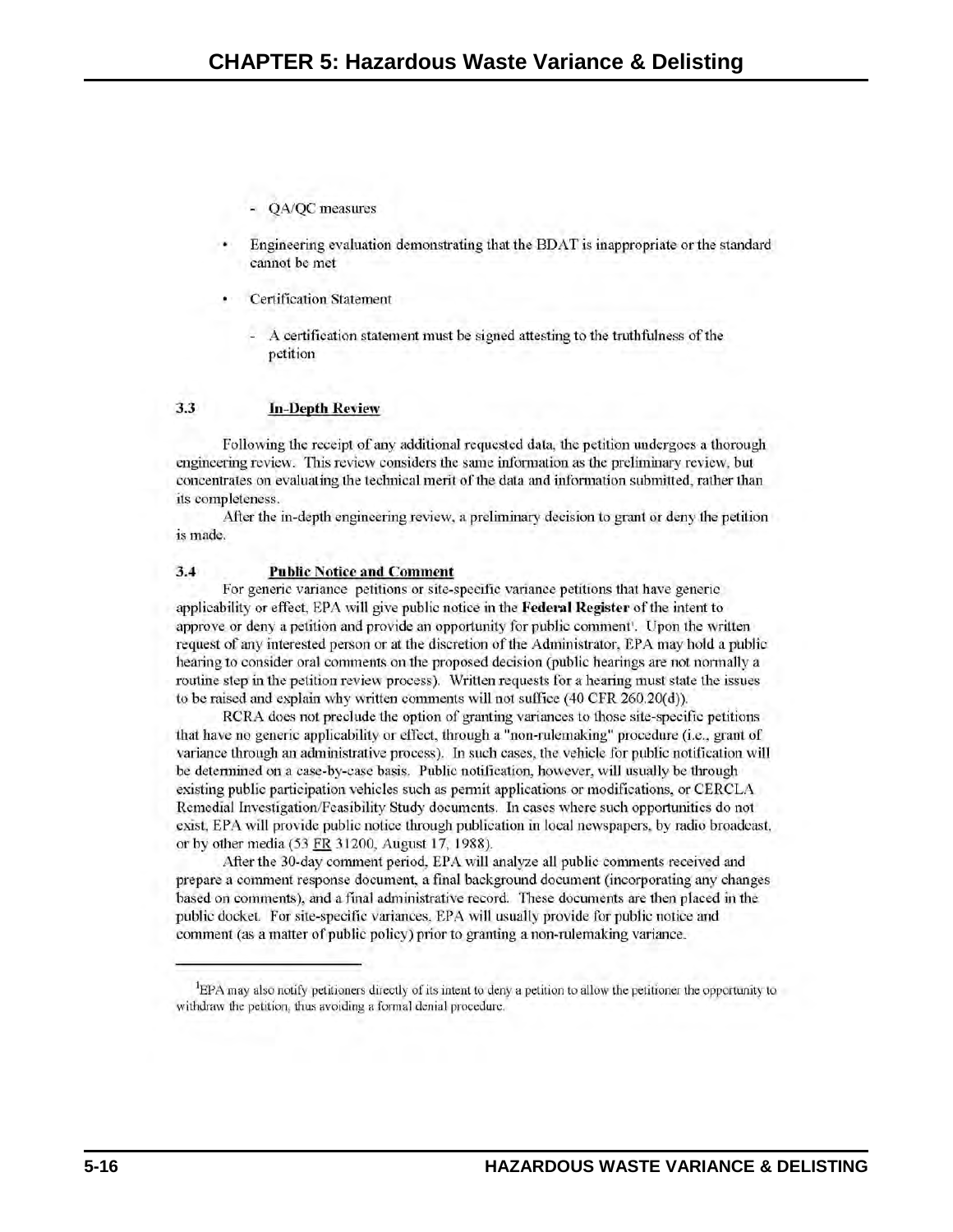### $3.5$ **Notification of Final Decision**

Notification of EPA's final decision on a petition for variance from the LDR treatment standards will be published in the Federal Register as an amendment to the treatment standards in 40 CFR 268 Subpart D if the variance is generic in nature. For determinations of equivalent treatment and site-specific variances, the petitioner will be notified by mail.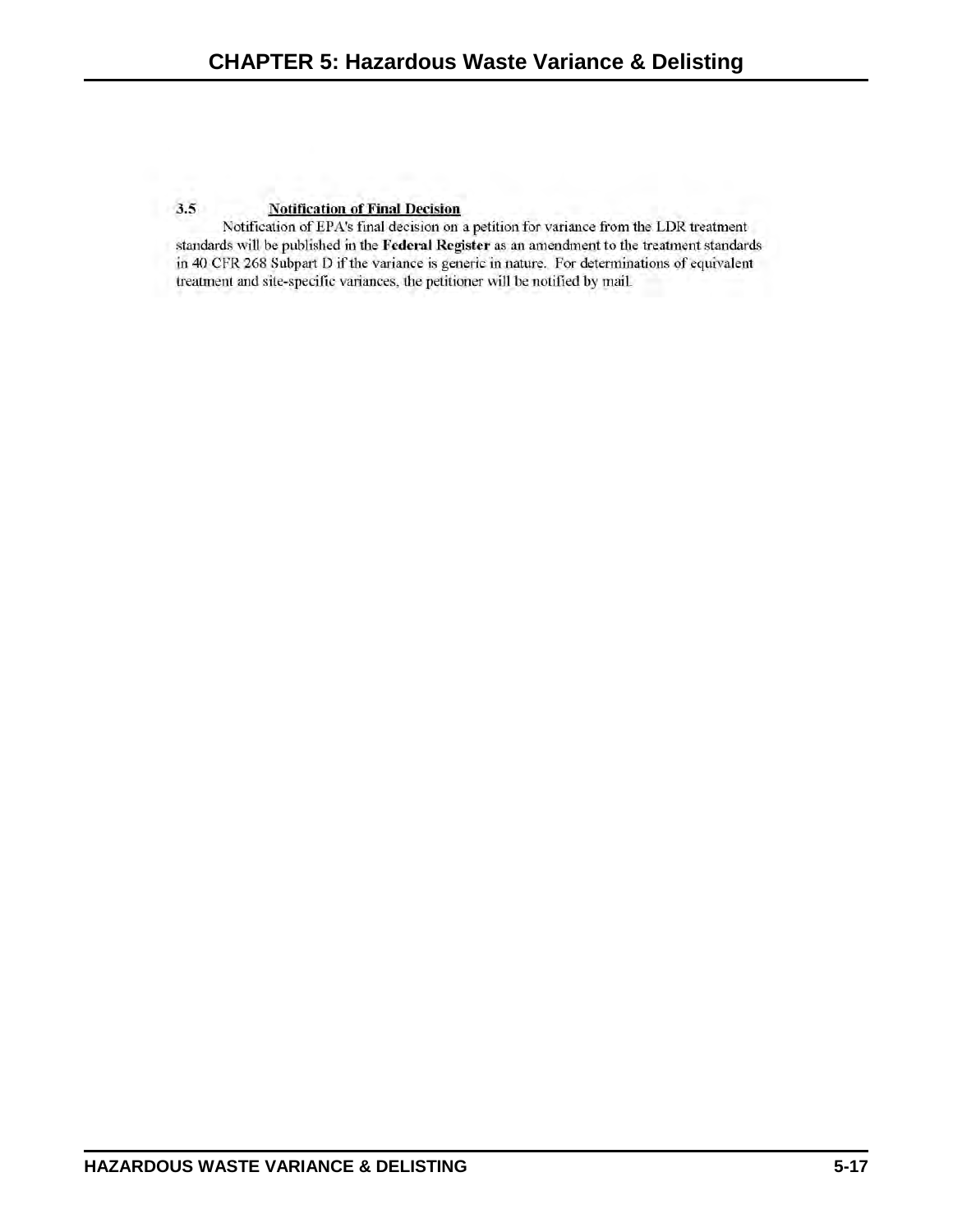# **4.0 BIBLIOGRAPHY**

U.S. Department of Energy. Environmental Guidance Division. Obtaining Variances from the Treatment Standards of the RCRA Land Disposal Restrictions. Washington, D.C.: DOE, 1990.

U.S. Environmental Protection Agency. Office of Solid Waste. Treatment Technology Background Document EPA, 1990.

U.S. Environmental Protection Agency. Office of Solid Waste. Final BDAT Background Document for Quality Assurance/Quality Control Procedures and Methodology NTIS # PB-92-149277, October, 1991.

U.S. Environmental Protection Agency. Office of Solid Waste and Emergency Response. Test Methods for Evaluating Solid Waste (SW-846. Third Edition). Washington, D.C.: EPA, 1986.

T121/002/variance.pet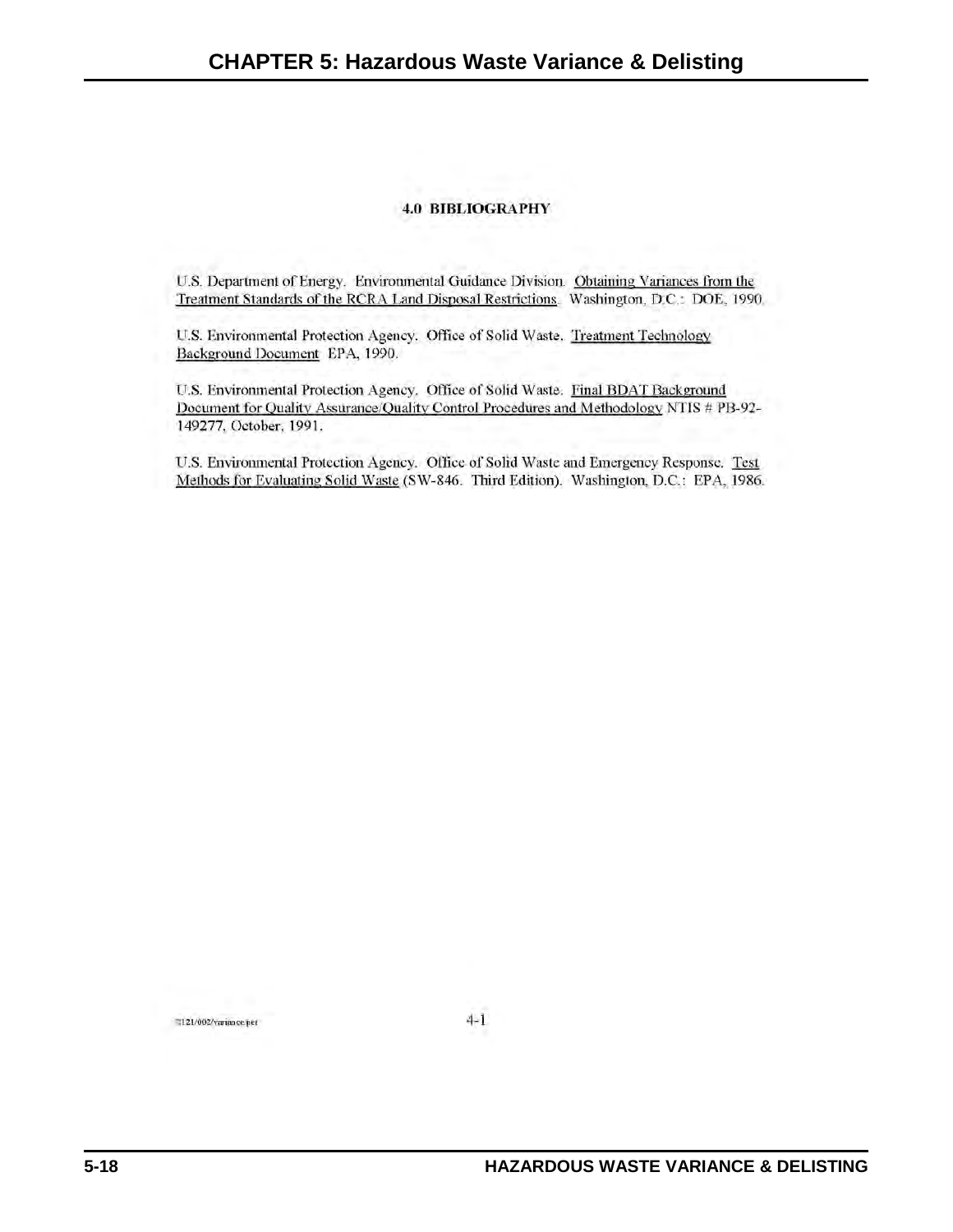Appendix A: List of Applicable Regulations

40 CFR Part 2 - CBI Information

40 CFR Part 260.20 - Rulemaking Petitions

40 CFR Part 261 - Identification and Listing of Hazardous Waste

Subpart A - General Subpart B - Criteria for Identifying the Characteristics of Hazardous Waste and for Listing Hazardous Wastes Subpart C - Characteristics of Hazardous Waste Subpart D - List of Hazardous Wastes Appendices

40 CFR Part 268 - Land Disposal Restrictions

Subpart A - General Subpart B - Schedule for Land Disposal Prohibitions and Establishment of **Treatment Standards** Subpart C - Prohibition on Land Disposal Subpart D - Treatment Standards Subpart E - Prohibition on Storage Appendices

 $A-1$